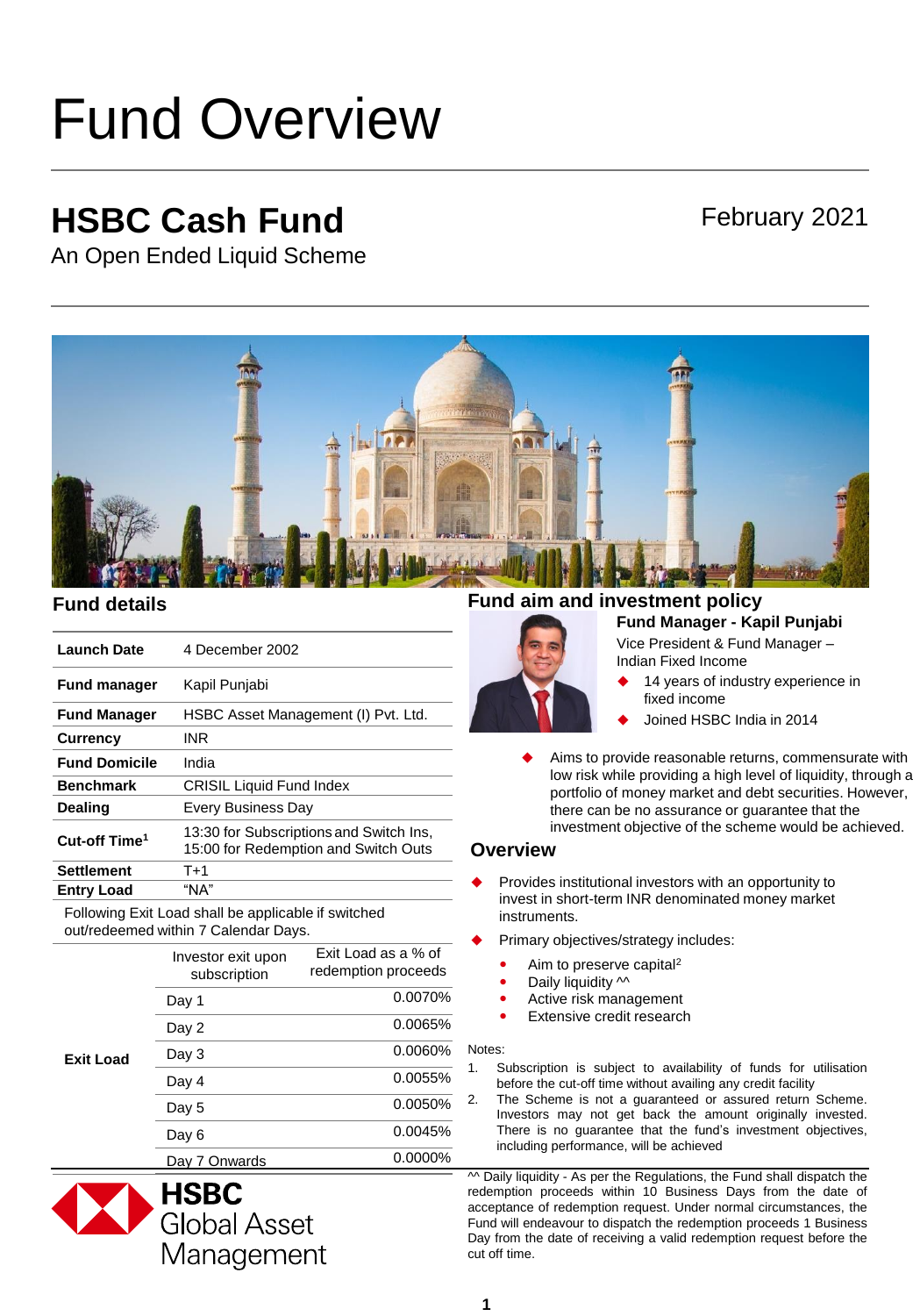## **Portfolio characteristics**

| Yield to Maturity <sup>2</sup>                  | 3.35%       |
|-------------------------------------------------|-------------|
| Current AUM (~INR m)                            | 40000.42    |
| Current WAM <sup>3</sup>                        | $0.07$ year |
| Maximum WAM <sup>3</sup>                        | 91 days     |
| <b>Maximum Maturity</b>                         | 91 days     |
| Minimum Overnight Liquidity                     | 20%         |
| Maximum Issuer concentration banks/corporates 1 | 10%/5%      |

| <b>Fund Information</b> | <b>Features</b> |
|-------------------------|-----------------|
| <b>Current NAV</b>      | INR 2,027.7923  |
| <b>Settlement Date</b>  | $T + 1^6$       |

| <b>Fund Name</b>                             | <b>Total Expense Ratio (TER)</b><br>(as of $31$ January 2021) | <b>Minimum Application</b><br>Amount (Rs) | <b>Minimum Redemption/</b><br><b>Switch Account (Rs)</b> |
|----------------------------------------------|---------------------------------------------------------------|-------------------------------------------|----------------------------------------------------------|
| HCF (Other than<br>Direct plan) <sup>5</sup> | $0.22\%4$                                                     | 5.000                                     | 1.000                                                    |
| <b>HCF Direct Plan</b>                       | $0.12\%$ <sup>4</sup>                                         | 5.000                                     | 1.000                                                    |

HSBC Mutual Fund/HSBC Asset Management (India) Private Limited would update the current expense ratios (TER) on its website at least three working days prior to the effective date of the change. Details of such changes can be referred on the following link under the Daily TER section:<https://www.assetmanagement.hsbc.co.in/en/mutual-funds>

Source: HSBC Global Asset Management, data as of 31 January 2021

#### Notes:

- 1. Subject to change without notice.<br>2. YTM based on investment amour
- 2. YTM based on investment amount<br>3. The Weighted Average Maturity (W
- 3. The Weighted Average Maturity (WAM) of the fund
- 4. TER is annualized and Includes GST on Investment Management fees
- 5. Continuing plans
- 6. As per the local regulations, the fund shall dispatch the redemption proceeds within 10 business days from the date of acceptance of redemption request. Under normal circumstances, the Fund will endeavour to dispatch the redemption proceeds within 1 business day from the date of receiving redemption request.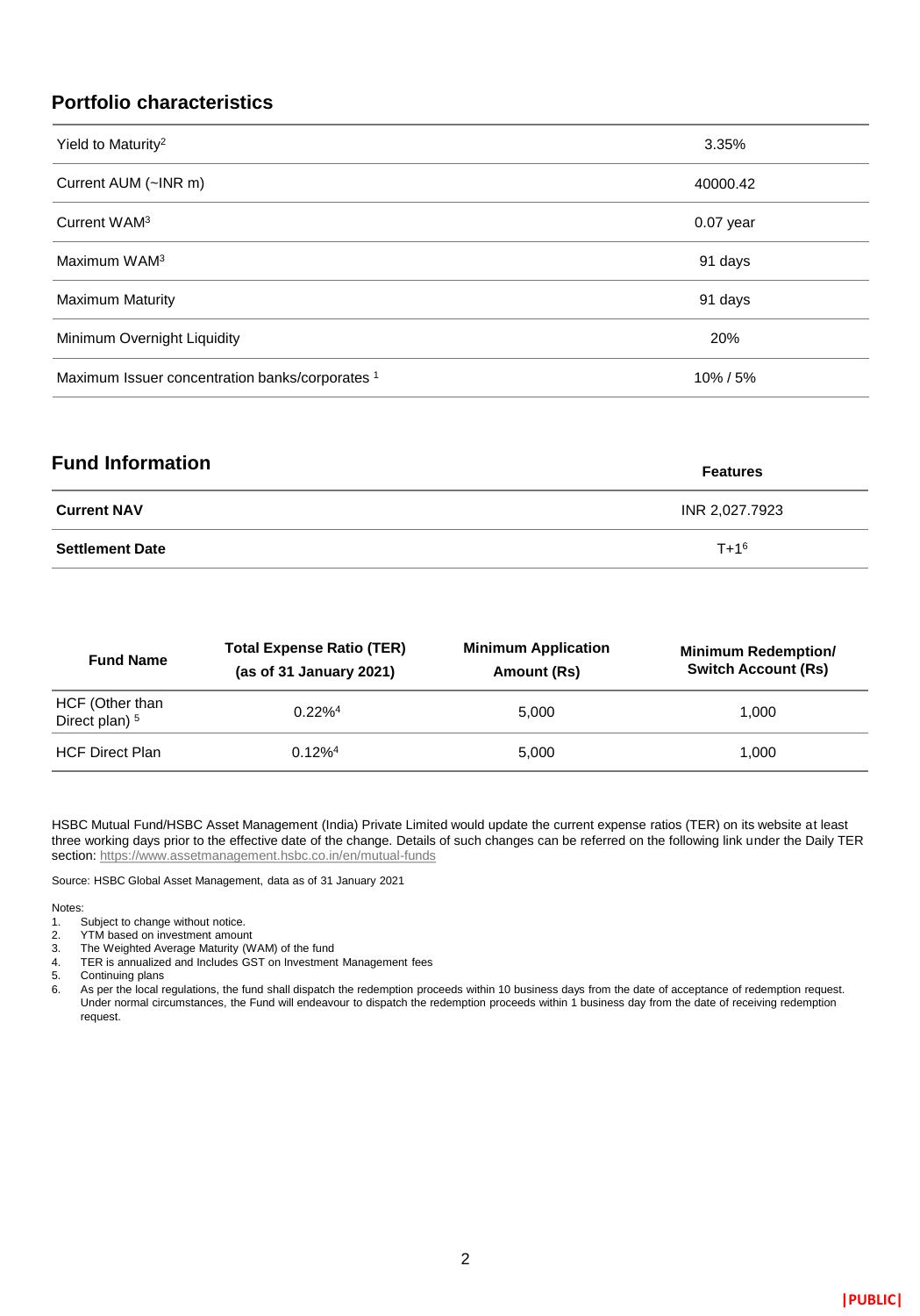## **Portfolio Compositions<sup>1</sup>**

## **Credit Quality Mix – local\* credit rating agencies' short-term ratings**

## **Instrument Mix**



### **Top 10 issuers/counterparties % NAV**

| 182 DAYS TBILL RED 25-02-2021            | 8.23% |
|------------------------------------------|-------|
| <b>Hindustan Petroleum Corporation</b>   | 7.48% |
| 182 DAYS TBILL RED 04-03-2021            | 7.48% |
| National Bk for Agriculture & Rural Dev. | 7.47% |
| 364 DAYS TBILL RED 18-03-2021            | 7.47% |
| Bank of Baroda                           | 5.00% |
| <b>Punjab National Bank</b>              | 4.99% |
| <b>Reliance Industries</b>               | 4.34% |
| Bajaj Finance                            | 3.75% |
| Housing Development Finance Corp         | 3.75% |
|                                          |       |

## **Investment process and team**

Our investment process is active, fundamental and value driven. It combines qualitative top-down analysis of macroeconomic and market dynamics, with structured bottom-up research into individual bond issuers and fixed income securities. While investment decisions are taken locally to ensure focus and accountability, our portfolio managers in India are able to access the expertise and experience of our investment professionals worldwide in order to gain a truly global perspective.

The Fund is managed in India by Kapil Punjabi, who has over 14 years of investment experience. The team in India benefits from the broader HSBC Global Asset Management Liquidity team which manages over USD126.8 billion<sup>2</sup> in money market assets across 11 currencies globally.

Notes:

\* The rating mentioned above refers to the local credit rating in India. The rating criteria and methodology used by Indian local rating agencies may be different from those adopted by most of the established international credit rating agencies. Therefore, the Indian local credit rating system may not provide an equivalent standard for comparison with securities rated by international credit rating agencies.

1. Subject to change without notice.

2. Data as at September 2020

Source: HSBC Global Asset Management, All data as on 31 January 2021 except otherwise mentioned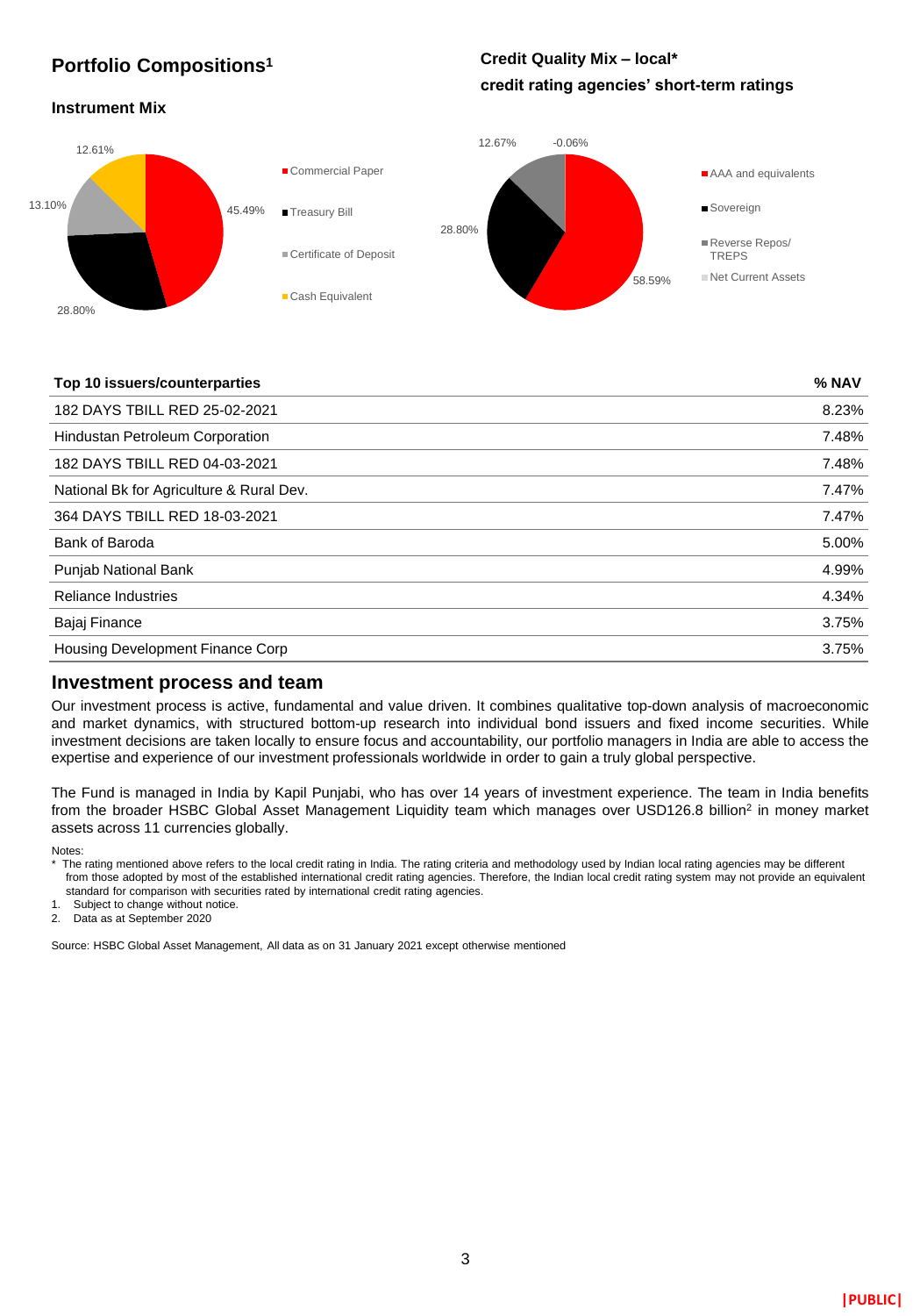## **Lump sum investment performance**

| Funds Managed by Kapil Punjabi (Total Schemes Managed 7)    |        |                         |        |         |        |                                      |        |                              |        |                       |                |                |                        |                                |                 |
|-------------------------------------------------------------|--------|-------------------------|--------|---------|--------|--------------------------------------|--------|------------------------------|--------|-----------------------|----------------|----------------|------------------------|--------------------------------|-----------------|
| <b>HSBC Cash Fund 1</b>                                     |        |                         |        |         |        |                                      |        |                              |        |                       |                | $\overline{a}$ |                        |                                |                 |
| <b>Fund / Benchmark</b>                                     |        | 7 Days                  |        | 15 Days |        | 30 Days                              | 1 Year |                              |        | 3 Years               |                | 5 Years        | <b>Since Inception</b> |                                | ಕಿ<br>$\Omega$  |
| (Value of $\bar{z}$ 10,000 invested)                        | in ₹   | Amount Returns I<br>(%) | in ₹   | $(\%)$  | in ₹   | Amount Returns Amount Returns<br>(%) | in ₹   | Amount Returns Amount<br>(%) | in ₹   | <b>Returns</b><br>(%) | Amount<br>in ₹ | Returns<br>(%) | in ₹                   | <b>AmountReturns</b><br>$(\%)$ | Date            |
| <b>HSBC Cash Fund</b>                                       | 10.006 | 3.22                    | 10.013 | 3.08    | 10.023 | 2.79                                 | 10.381 | 3.80                         | 11.882 | 5.91                  | 13.622         | 6.37           | 20.277                 | 7.55                           | $\cdots$<br>င္ဇ |
| <b>Scheme Benchmark (CRISIL</b><br>Liquid Fund Index)       | 10.007 | 3.52                    | 10.016 | 3.41    | 10.026 | 3.21                                 | 10.441 | 4.40                         | 11.993 | 6.24                  | 13.751         | 6.57           | 20.314                 | 7.57                           | c<br>Õ<br>Č     |
| <b>Additional Benchmark</b><br>(CRISIL 91 Dav T-Bill Index) | 10.007 | 3.47                    | 10.015 | 3.55    | 10.020 | 2.41                                 | 10,430 | 4.29                         | 11,872 | 5.88                  | 13,488         | 6.16           | 19,628                 | 7.19                           | N               |

Past performance may or may not be sustained in the future.

The said Fund is managed by Kapil Punjabi Effective (14 March 2014)

#### **Funds Managed by Kapil Punjabi (Total Schemes Managed 7)**

| <b>HSBC Overnight Fund 2</b>                           |           |                          |           |                       |           |                |                        |                       |           |
|--------------------------------------------------------|-----------|--------------------------|-----------|-----------------------|-----------|----------------|------------------------|-----------------------|-----------|
| <b>Fund / Benchmark</b><br>(Value of ₹10,000 invested) | 1 Year    |                          |           | 3 Years               |           | 5 Years        | <b>Since Inception</b> |                       |           |
|                                                        | Amount in | <b>Returns</b><br>$(\%)$ | Amount in | <b>Returns</b><br>(%) | Amount in | Returns<br>(%) | Amount in              | <b>Returns</b><br>(%) | o         |
| <b>HSBC Overnight Fund</b>                             | 10.315    | 3.14                     | <b>NA</b> | <b>NA</b>             | <b>NA</b> | <b>NA</b>      | 10.678                 | 3.94                  | -25<br>N  |
| Scheme Benchmark (CRISIL Overnight<br>Index)           | 10.328    | 3.27                     | <b>NA</b> | <b>NA</b>             | <b>NA</b> | <b>NA</b>      | 10.706                 | 4.10                  | $\bullet$ |
| Additional Benchmark (Nifty 1D Rate Index)             | 10,326    | 3.27                     | <b>NA</b> | <b>NA</b>             | <b>NA</b> | <b>NA</b>      | 10.704                 | 4.10                  |           |

Past performance may or may not be sustained in the future. The said Fund is managed by Kapil Punjabi Effective (22 May 2019)

Past performance may or may not be sustained in the future. Refer note below.

Pursuant to the circular issued by SEBI on 'Categorization and Rationalization of the Schemes, there has been change in the fundamental attribute(s) of the aforesaid scheme(s) effective Mar 14, 2018.

<sup>1</sup> Pursuant to SEBI circular dated Sept 13, 2012, certain Plans / Options within the schemes have been discontinued to comply with a single plan structure. Since there was no continuous NAV history available for the surviving Plan prior to 19 May 2011, returns since the said date have been considered for calculating performance. The inception date of HSBC Cash Fund however is 4 December 2002.

<sup>2</sup> The said fund has been in existence for more than 1 year but less than 3 years.

The Performance of HSBC Ultra Short Duration Fund (managed by Kapil Punjabi) is not given since the scheme has not completed one year from the date of inception. The performance details provided herein are of other than Direct Plan - Growth Option. Returns on Rs 10,000 are point-to-point returns for the specific time period, invested at the start of the period. The returns for the respective periods are provided as on last available NAV of January 2021 for the respective Schemes. Returns 1 year and Above are Compounded Annualised. Load is not taken into consideration for computation of performance. Different plans shall have a different expense structure. The expenses of the Direct Plan under the Scheme will be lower to the extent of the distribution expenses / commission charged to the Other than Direct Plan. Considering the varying maturities of the close ended schemes, the performance of close-ended schemes is not provided as it is strictly not comparable with that of open ended schemes.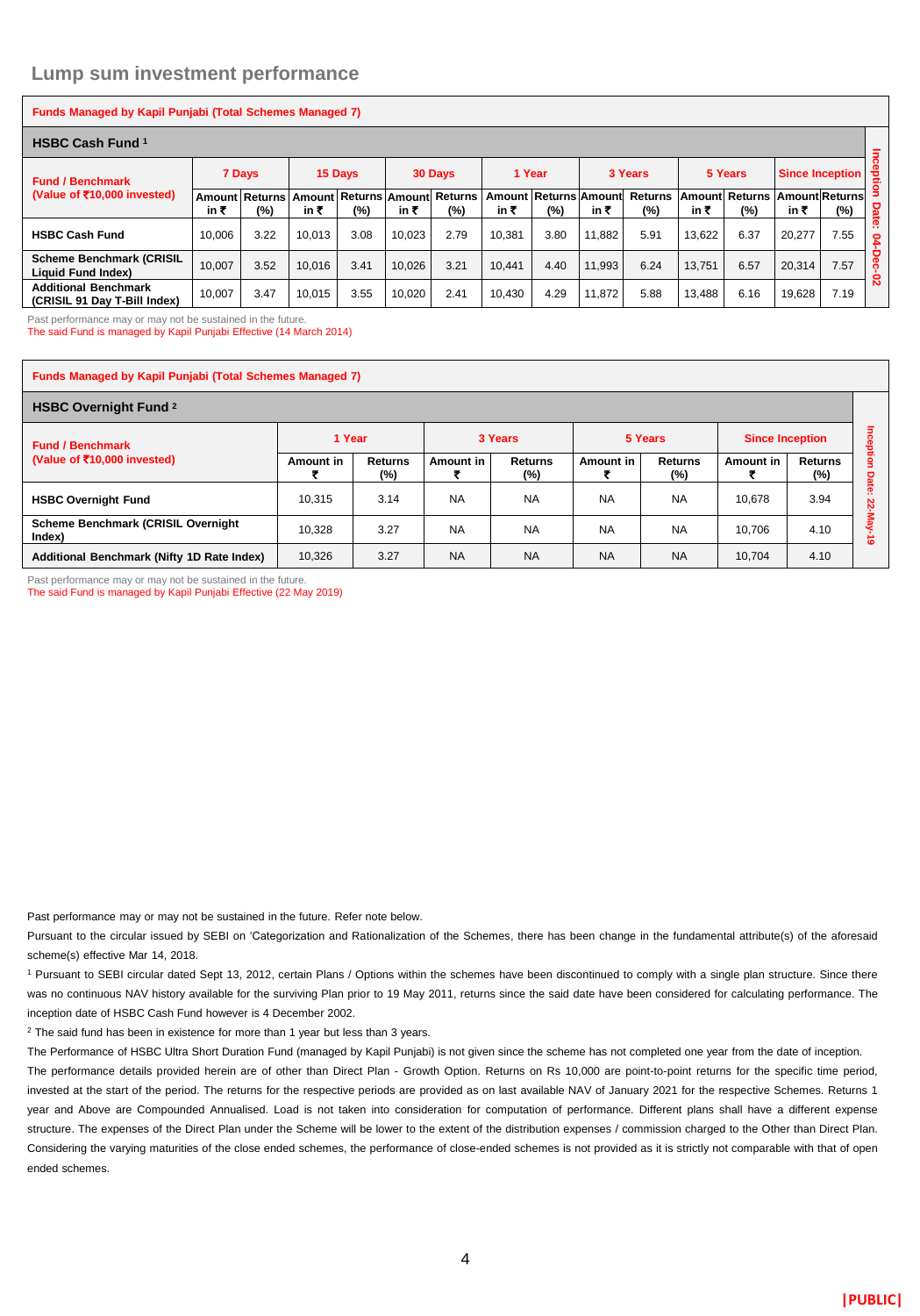#### **Funds Managed by Kapil Punjabi (Total Schemes Managed 7)**

| <b>HSBC Debt Fund</b>                                                |           |                          |           |                          |           |                       |                        |                          |               |
|----------------------------------------------------------------------|-----------|--------------------------|-----------|--------------------------|-----------|-----------------------|------------------------|--------------------------|---------------|
| <b>Fund / Benchmark</b><br>(Value of ₹10,000 invested)               | 1 Year    |                          |           | 3 Years                  |           | 5 Years               | <b>Since Inception</b> |                          |               |
|                                                                      | Amount in | <b>Returns</b><br>$(\%)$ | Amount in | <b>Returns</b><br>$(\%)$ | Amount in | <b>Returns</b><br>(%) | Amount in              | <b>Returns</b><br>$(\%)$ | g<br>o        |
| <b>HSBC Debt Fund</b>                                                | 10.862    | 8.64                     | 12.672    | 8.22                     | 14.143    | 7.17                  | 34.730                 | 7.10                     | ᄛ<br>-25<br>c |
| <b>Scheme Benchmark (CRISIL</b><br><b>Composite Bond Fund Index)</b> | 11.131    | 11.34                    | 13.187    | 9.67                     | 15.479    | 9.12                  | 35.323                 | 7.20                     |               |
| <b>Additional Benchmark (CRISIL 10</b><br>year Gilt Index)           | 10.913    | 9.16                     | 12.961    | 9.04                     | 14.652    | 7.93                  | 30.727                 | 6.38                     | Ñ             |

Past performance may or may not be sustained in the future.

The said Fund is managed by Kapil Punjabi Effective (18 February 2019)

| <b>Funds Managed by Kapil Punjabi (Total Schemes Managed 7)</b>    |           |                   |           |                   |           |                       |                        |                          |                           |  |  |
|--------------------------------------------------------------------|-----------|-------------------|-----------|-------------------|-----------|-----------------------|------------------------|--------------------------|---------------------------|--|--|
| <b>HSBC Low Duration Fund</b> <sup>3</sup>                         |           |                   |           |                   |           |                       |                        |                          |                           |  |  |
| <b>Fund / Benchmark</b><br>(Value of $\bar{x}$ 10,000 invested)    | 1 Year    |                   | 3 Years   |                   | 5 Years   |                       | <b>Since Inception</b> |                          |                           |  |  |
|                                                                    | Amount in | Returns<br>$(\%)$ | Amount in | Returns<br>$(\%)$ | Amount in | <b>Returns</b><br>(%) | Amount in              | <b>Returns</b><br>$(\%)$ | $\overline{\bullet}$<br>σ |  |  |
| <b>HSBC Low Duration Fund</b>                                      | 10.366    | 3.67              | 10.933    | 3.02              | 12.724    | 4.93                  | 16.477                 | 6.55                     | $\sim$                    |  |  |
| <b>Scheme Benchmark (CRISIL Low</b><br><b>Duration Debt Index)</b> | 10.686    | 6.88              | 12.542    | 7.85              | 14,598    | 7.85                  | 18.772                 | 8.33                     |                           |  |  |
| Additional Benchmark (CRISIL 1 Year<br>T-Bill Index)               | 10.552    | 5.54              | 12.135    | 6.67              | 13.770    | 6.60                  | 16,908                 | 6.90                     | ႙ၟ                        |  |  |

Past performance may or may not be sustained in the future.

The said Fund is managed by Kapil Punjabi Effective (18 October 2014)

Past performance may or may not be sustained in the future. Refer note below.

Pursuant to the circular issued by SEBI on 'Categorization and Rationalization of the Schemes, there has been change in the fundamental attribute(s) of the aforesaid scheme(s) effective Mar 14, 2018.

<sup>3</sup> Pursuant to SEBI circular dated Sept 13, 2012, certain Plans / Options within the schemes have been discontinued to comply with a single plan structure. Since there was no continuous NAV history available for the surviving Plan prior to 1 October 2012, returns since the said date have been considered for calculating performance. The inception date of HSBC Low Duration Fund however is 17 October 2006.

The performance details provided herein are of other than Direct Plan - Growth Option. Returns on Rs.10,000 are point-to-point returns for the specific time period, invested at the start of the period. The returns for the respective periods are provided as on last available NAV of January 2021 for the respective Schemes. Returns 1 year and Above are Compounded Annualised. Load is not taken into consideration for computation of performance. Different plans shall have a different expense structure. The expenses of the Direct Plan under the Scheme will be lower to the extent of the distribution expenses / commission charged to the Other than Direct Plan. The performance data of the scheme(s) managed by the respective Fund Manager which has/have not completed 1 year is not provided. Considering the varying maturities of the close ended schemes, the performance of close-ended schemes is not provided as it is strictly not comparable with that of open ended schemes.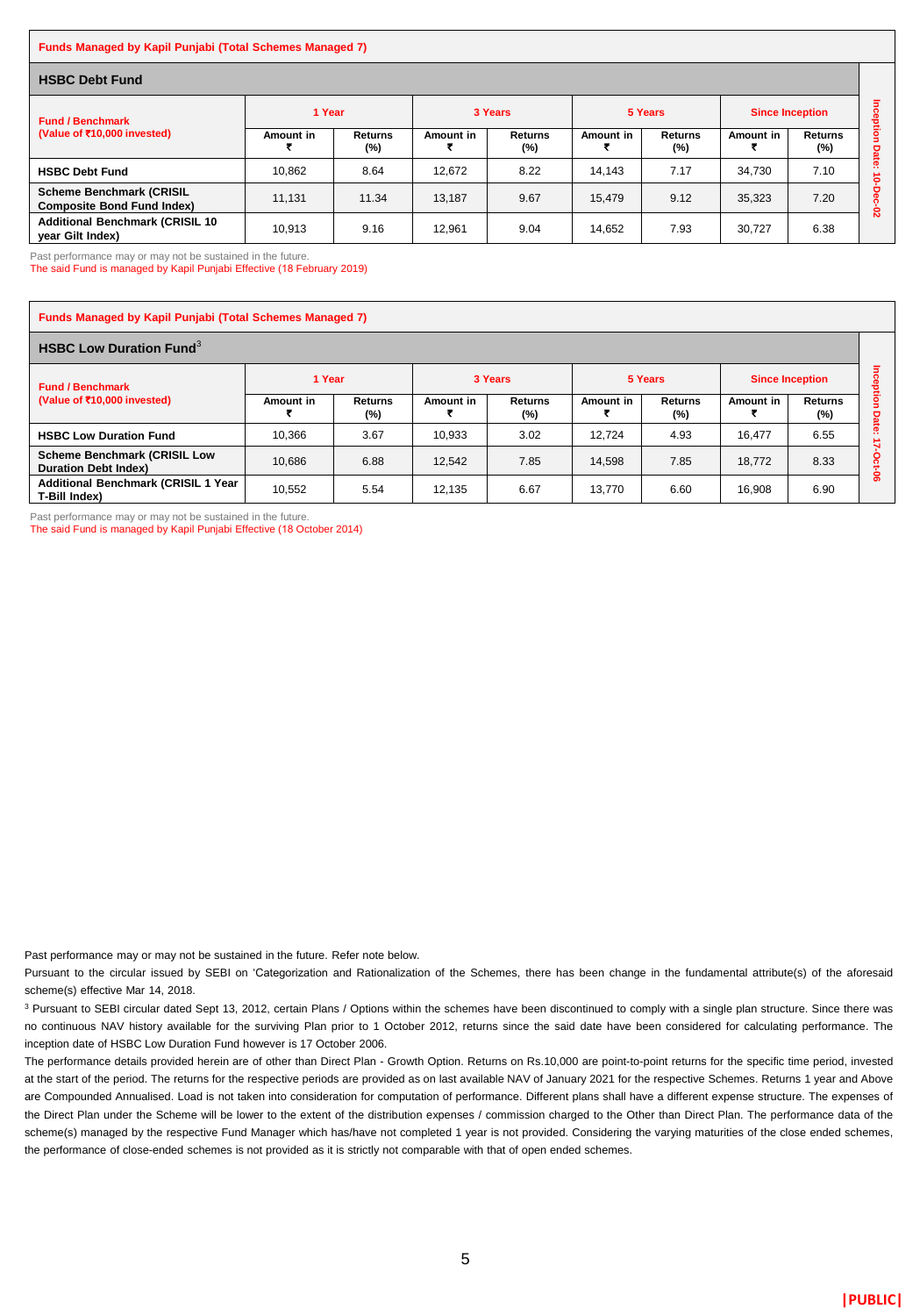#### **Lump sum investment performance**

**Funds Managed by Kapil Punjabi (For Debt Portion) (Total Schemes Managed 7) Funds Managed by Gautam Bhupal (For Equity portion) (Total Schemes Managed 7)**

| <b>HSBC Regular Savings Fund</b>                               |           |                          |           |                   |           |                          |                        |                       |         |
|----------------------------------------------------------------|-----------|--------------------------|-----------|-------------------|-----------|--------------------------|------------------------|-----------------------|---------|
| <b>Fund / Benchmark</b>                                        | 1 Year    |                          | 3 Years   |                   | 5 Years   |                          | <b>Since Inception</b> |                       | Ξ       |
| (Value of ₹10,000 invested)                                    | Amount in | <b>Returns</b><br>$(\%)$ | Amount in | Returns<br>$(\%)$ | Amount in | <b>Returns</b><br>$(\%)$ | Amount in              | <b>Returns</b><br>(%) | reption |
| <b>HSBC Regular Savings Fund</b>                               | 10.939    | 9.42                     | 12.040    | 6.39              | 14.496    | 7.70                     | 42.464                 | 8.91                  | Date    |
| CRISIL Hybrid 85+15 - Conservative Index<br>(Scheme Benchmark) | 11.312    | 13.16                    | 13.234    | 9.80              | 16.224    | 10.15                    | 40.273                 | 8.57                  | 24<br>π |
| Crisil 1 Year T-Bill Index (Standard<br>Benchmark)             | 10.552    | 5.54                     | 12.135    | 6.67              | 13.770    | 6.60                     | 27,226                 | 6.09                  | ၕ<br>ደ  |
| Crisil 10 Year Gilt Index (Standard<br>Benchmark)              | 10.925    | 9.16                     | 12.976    | 9.07              | 14.663    | 7.96                     | 26,793                 | 5.99                  |         |

Past performance may or may not be sustained in the future.

The said Fund is managed by Kapil Punjabi Effective (18 February 2019)

The said Fund is managed by Gautam Bhupal Effective (23 July 2019)

**Fund Manager - Neelotpal Sahai (For Equity) Total Schemes Managed - 5 Fund Manager - Ranjithgopal K A (For Equity) Total Schemes Managed - 1 Fund Manager - Kapil Punjabi (For Debt) Total Schemes Managed - 7**

| <b>HSBC Equity Hybrid Fund<sup>4</sup></b>                                               |           |                          |           |                          |          |  |  |  |  |
|------------------------------------------------------------------------------------------|-----------|--------------------------|-----------|--------------------------|----------|--|--|--|--|
| <b>Fund / Benchmark</b>                                                                  | 1 Year    |                          |           | <b>Since Inception</b>   |          |  |  |  |  |
| (Value of ₹10,000 invested)                                                              | Amount in | <b>Returns</b><br>$(\%)$ | Amount in | <b>Returns</b><br>$(\%)$ |          |  |  |  |  |
| <b>HSBC Equity Hybrid Fund</b>                                                           | 11.257    | 12.61                    | 13.037    | 12.37                    |          |  |  |  |  |
| Scheme Benchmark (30% of CRISIL Composite Bond Fund Index<br>and 70% of S&P BSE 200 TRI) | 11.544    | 15.49                    | 13.517    | 14.17                    | $\infty$ |  |  |  |  |
| <b>Additional Benchmark (Nifty 50 TRI)</b>                                               | 11.523    | 15.27                    | 13.657    | 14.69                    |          |  |  |  |  |

**Past performance may or may not be sustained in the future. Refer note below. The said Fund is managed by Neelotpal Sahai Effective (22 October 2018) The said Fund is managed by Ranjithgopal K A Effective (23 July 2019)**

**The said Fund is managed by Kapil Punjabi Effective (18 February 2019)**

## **Key risks**

**The value of investments and any income from them can go down as well as up and investors may not get back the amount originally invested.** 

- **Credit Risk**: Credit risk or default risk refers to the risk that an issuer of a fixed income security may default (i.e. will be unable to make timely principal and interest payments on the security).
- **Price-Risk or Interest Rate Risk**: As with all debt securities, changes in interest rates may affect the NAV of the Scheme(s) as the prices of securities increase as interest rates decline and decrease as interest rates rise.
- **Liquidity or Marketability Risk**: This refers to the ease with which a security can be sold at or near to its valuation yieldto-maturity (YTM). The primary measure of liquidity risk is the spread between the bid price and the offer price quoted by a dealer.
- **Reinvestment Risk**: This risk refers to the interest rate levels at which cash flows received from the securities in the Scheme(s) are reinvested. The additional income from reinvestment is the "interest on interest" component

For more risk factors check the KIM or visit [https://www.assetmanagement.hsbc.co.in/en/mutual-funds/investor-resources#](https://www.assetmanagement.hsbc.co.in/en/mutual-funds/investor-resources)

Past performance may or may not be sustained in the future. Refer note below.

<sup>4</sup>The said Fund has been in existence for more than 1 year but less than 3 years

The Performance of HSBC Ultra Short Duration Fund (managed by Kapil Punjabi) is not given since the scheme has not completed one year from the date of inception. Past performance may or may not be sustained in the future. Refer note below.

Pursuant to the circular issued by SEBI on 'Categorization and Rationalization of the Schemes, there has been change in the fundamental attribute(s) of the aforesaid scheme(s) effective Mar 14, 2018.

The performance details provided herein are of other than Direct Plan - Growth Option. Returns on Rs.10,000 are point-to-point returns for the specific time period, invested at the start of the period. The returns for the respective periods are provided as on last available NAV of January 2021 for the respective Schemes. Returns 1 year and Above are Compounded Annualised. Load is not taken into consideration for computation of performance. Different plans shall have a different expense structure. The expenses of the Direct Plan under the Scheme will be lower to the extent of the distribution expenses / commission charged to the Other than Direct Plan. The performance data of the scheme(s) managed by the respective Fund Manager which has/have not completed 1 year is not provided. Considering the varying maturities of the close ended schemes, the performance of close-ended schemes is not provided as it is strictly not comparable with that of open ended schemes.